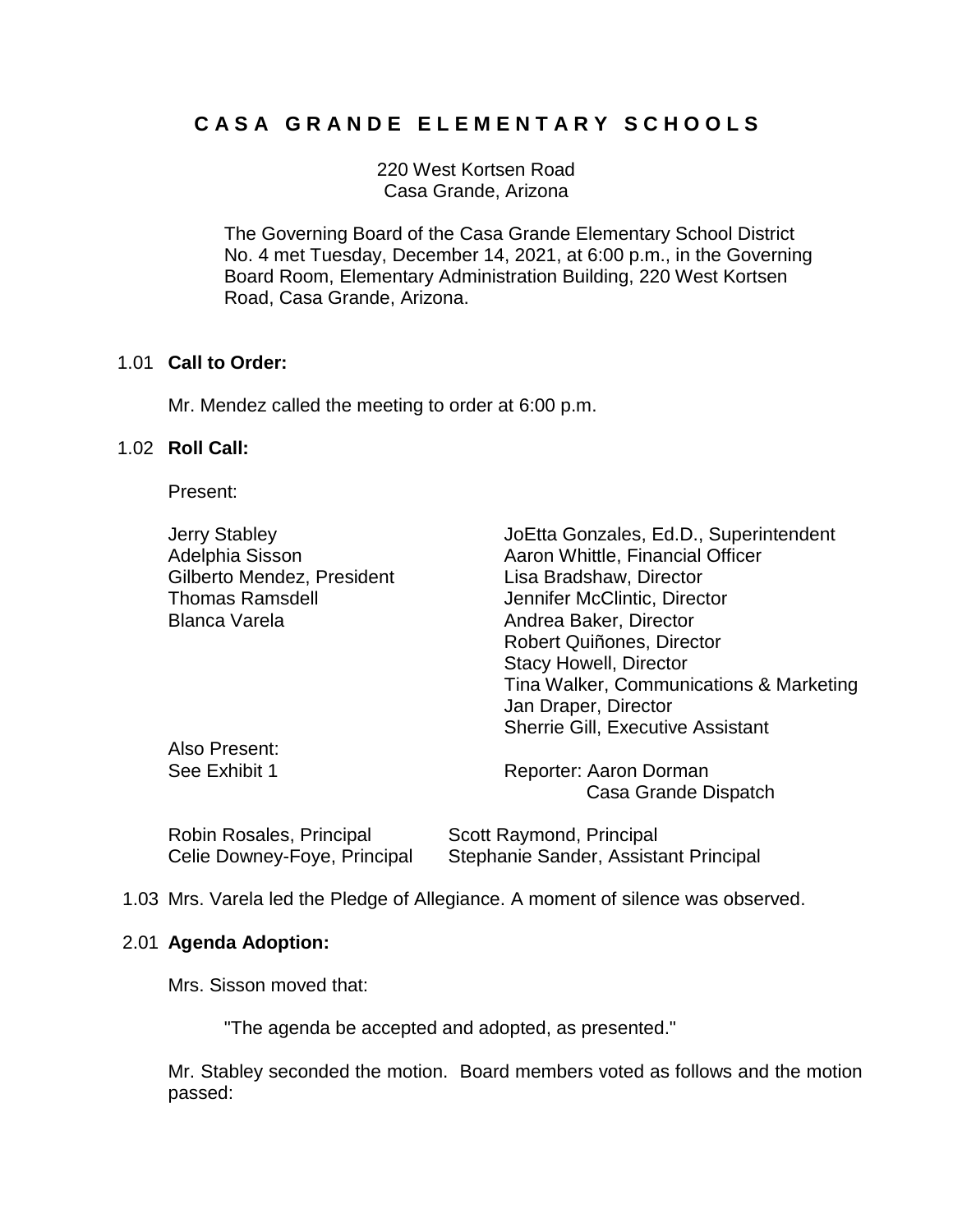| <b>Board member</b> | <b>In Favor</b> | <b>Against</b> |
|---------------------|-----------------|----------------|
| Tom Ramsdell        |                 |                |
| Gilberto Mendez     |                 |                |
| Adelphia Sisson     |                 |                |
| Jerry Stabley       |                 |                |
| Blanca Varela       |                 |                |

# 3. **Awards, Recognitions, Celebrations**

- 3.01 Dr. Gonzales recognized Sawyer Barth, Reece Maestas, and Izayah Gant as Rotary students of the month.
- 3.02 Sunrise Optimist Club Students of the Month, Edwin Gaspar Francisco, Drake Glover, Lamya Triplett, Jolee Morehead, Gabriel Quintero and Hailey Uribe, were recognized by Mr. Norm Sam.
- 3.03 Dr. Gonzales recognized Ms. Dawn Amado, Ms. Abbey Armijo, Mr. Aundre Bell, Ms. Brianda Benitez, Mrs. Amy Cameron, Ms. Savannah Cantu, Mr. Dean Gerads, Ms. Emily Hoffman, Ms. Natasha Ibarra, Ms. Kristen Norris, Mrs. Heather Rice, Ms. Nurhya Rivera Lopez, Ms. Sandi Schroeder, Ms. Taryn Tijerina, Ms. Annalisa Urias, Ms. Angel Vasquez, and Mrs. Nichole Watts as monthly recipients of the Marigold Award.
- 3.04 Dr. Gonzales recognized Mrs. Sonia Hayes and Mrs. Peggy Lewis as recipients of the Desert Financial Fiesta Bowl Charities Wishes for Teachers grant. Each received \$2,500.
- 3.05 The Finance Department was recognized for receiving the Government Finance Officers Association Certificate of Achievement for Excellence in Financial Reporting.
- 4.01 Call to the Public

Mr. David W. Logue Sr. spoke against proposed curriculum.

Mr. Romeo Leal spoke against supplemental curriculum.

Mr. Jeff Ottle spoke against Actively Learn.

Mr. Gary Butler spoke against the adoption of supplementary materials.

Mr. Robert Castro spoke against Actively Learn.

Ms. Christine Nordman spoke about what it is like being a teacher and coach in the district.

Mrs. Heather Gonzalez spoke to give voice to the perspectives of teachers.

Mr. Aris Correa spoke in support of materials being considered for adoption.

5.01 Mr. Mendez called for objections from Board members, staff, and the public regarding consent agenda items.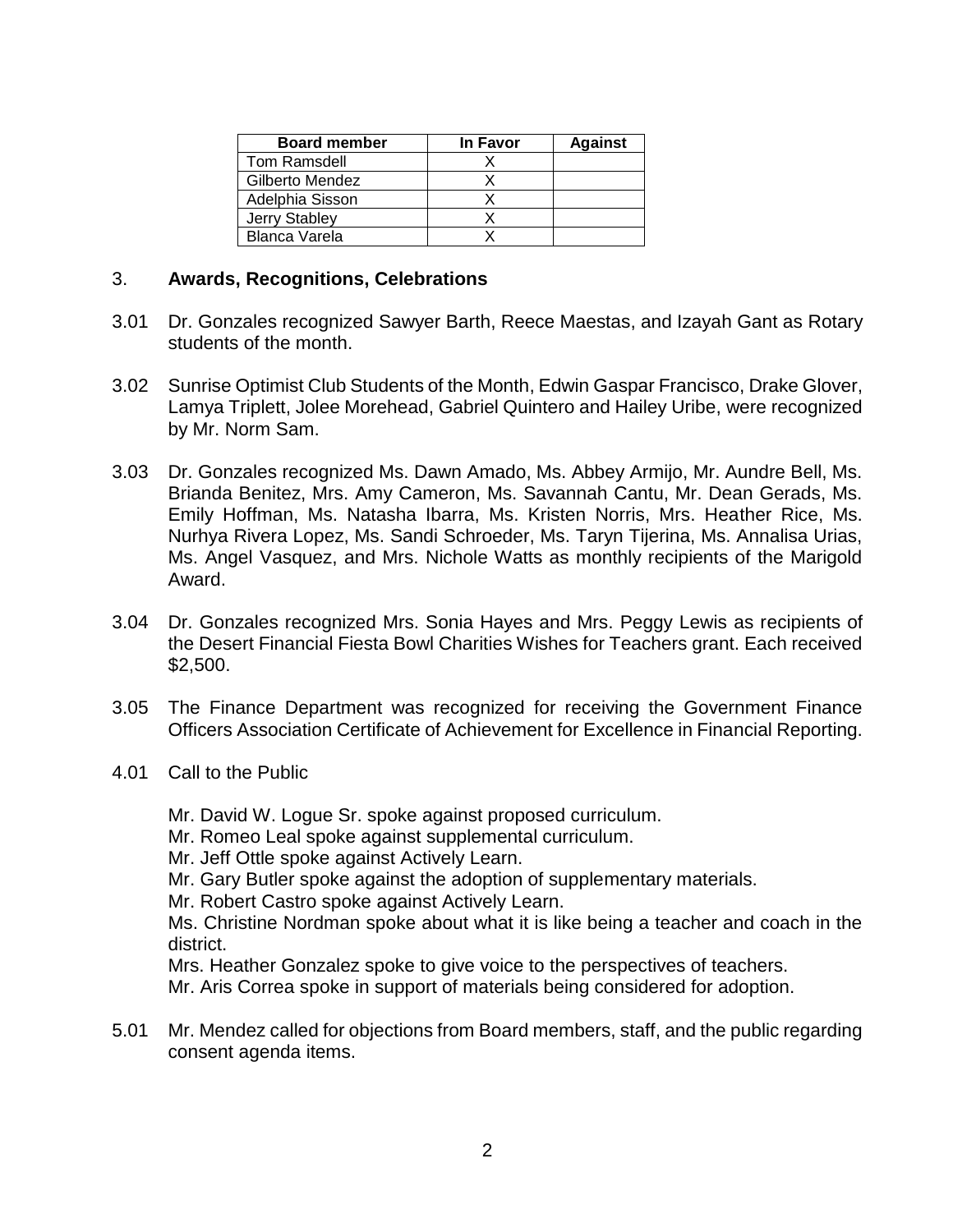Mr. Stabley asked that consent agenda items 5.12-5.35 not be approved as they do not require Board approval at this time.

Mr. Stabley moved that:

"The agenda items marked with an asterisk, with the exception of items 5.12-5.35, be approved and/or ratified."

Mrs. Varela seconded the motion. Board members voted as follows and the motion passed:

| <b>Board member</b> | In Favor | <b>Against</b> |
|---------------------|----------|----------------|
| <b>Tom Ramsdell</b> |          |                |
| Gilberto Mendez     |          |                |
| Adelphia Sisson     |          |                |
| Jerry Stabley       |          |                |
| Blanca Varela       |          |                |

- \*5.02 The minutes of the November 9, 2021 Regular Meeting were approved by the Governing Board.
- \*5.03 The following certified personnel actions were approved/ratified by the Governing Board:

Approval of Alternative Extra-Duty Pay Rate for State Tutor Grant: The grants department was awarded State Tutoring Program Funding on behalf of Cottonwood Elementary, Casa Grande Middle School, and Cactus Middle School. The Governing Board approved a rate of pay aligned with grant guidelines.

Authorization to Issue Compliance Stipends to Highly Qualified Special Education Teachers: The Governing Board approved stipends for special education teachers for paperwork in compliance and the numerous meetings and documents required throughout the school year to be paid in December and May.

Request for Leave of Absence: Kathryn Sturgeon, 2<sup>nd</sup> grade, CGOLA, for the remainder of the 2021-22 school year.

Approval of Stipend for Dyslexia Training Designee at all Elementary Schools: The Governing Board approved an annual stipend of \$1,000 for the next two years to Dyslexia Training Designees.

Ratification of Certified Personnel Employment:

Employee Position Campus/Dept. Flores, Lisa 7th Social Studies Cactus

# Ratification of Certified Personnel Resignations:

| Employee                                | Position              | Campus/Dept. Effective |            |
|-----------------------------------------|-----------------------|------------------------|------------|
| Parham, Michael                         | Guest Teacher Villago |                        | 11/15/2021 |
| Weinbrenner, Tressa Kindergarten Cholla |                       |                        | 12/17/2021 |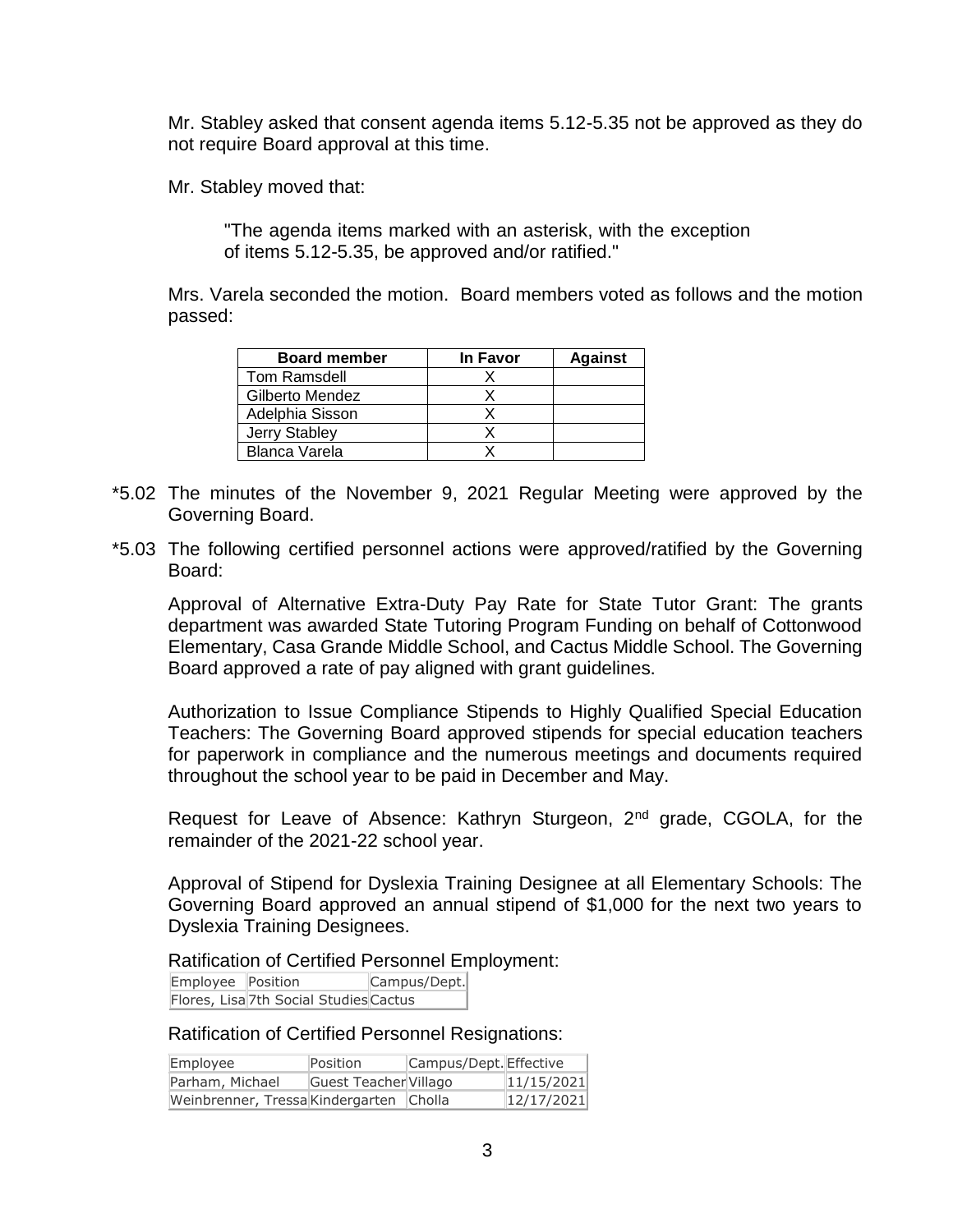# Ratification of Certified Personnel Retirement:

| Employee                           |  |          | Position Campus/Dept. Retire Date New Retire Date Early Retirement Contract |                 |  |
|------------------------------------|--|----------|-----------------------------------------------------------------------------|-----------------|--|
| Machado, Leonor Teacher Palo Verde |  | 8/1/2022 |                                                                             | $ESI$ for 22/23 |  |

#### \*5.04 Classified Personnel

The following classified personnel actions were approved/ratified by the Governing Board:

Authorization to Pay Stipend to Facilities Services Coordinator: The Governing board approved a stipend in the amount of \$1465.36 be paid to the Facilities Services Coordinator for filling the role of Facilities Director for 10 days.

Authorization to Employ Education Support Staff for Academic Intervention: The Governing Board approved the employment of 12 Education Support Staff for Academic Intervention.

Authorization to Employ Vehicle Mechanic: The Governing Board approved an additional mechanic position in the Transportation Services Department.

Authorization to Reclassify Education Specialist-Inclusive Education (MSI Classroom) from pay grade 107 to pay grade 110: The Governing Board approved the reclassification from pay grade 107 to pay grade 110.

Authorization to Employ District (Floating) Guest Teacher: The Governing Board approved the employment of a District Floating Guest Teacher.

| Employee          | Position                                                        | Campus/Dept.              |
|-------------------|-----------------------------------------------------------------|---------------------------|
| Barajas, Ernesto  | <b>Bus Driver</b>                                               | Transporation             |
| Bojorquez, Jose   | Custodian                                                       | <b>Facilities</b>         |
| Castro, Ashley    | <b>Bus Driver Trainee</b>                                       | Transportation            |
| Cazares, Karla    | Custodian (rescinded resignation)                               | Palo Verde                |
| Cruz, Davina      | Education Specialist-Inclusive Education ECLC                   |                           |
| Deleon, Ashley    | Office Specialist                                               | Saguaro                   |
| Gutierrez, Muriel | Cafe Assistant                                                  | <b>Nutrition Services</b> |
| Henry, Eunisa     | Education Specialist - Library Media                            | Palo Verde                |
| Jimenez, Patricia | <b>Education Specialist-Inclusive Education McCartney Ranch</b> |                           |
| Kruse, Erik       | <b>Bus Driver</b>                                               | Transportation            |
| Levingston, Terry | Van Driver                                                      | Transportation            |
| Limon, Diana      | Administrative Assistant-Middle School                          | <b>CGMS</b>               |
| Loza, Jordan      | Guest Teacher                                                   | Villago                   |
| Mace, Timothy     | Director of Facilities                                          | Facilities                |
|                   | Martinez, Veronica Early Ed Assistant                           | <b>ECLC</b>               |
| Pedroza, Robert   | Custodian                                                       | Facilities                |
| Whetstone, Levi   | Custodian                                                       | Facilities                |

Ratification of Classified Personnel Employment: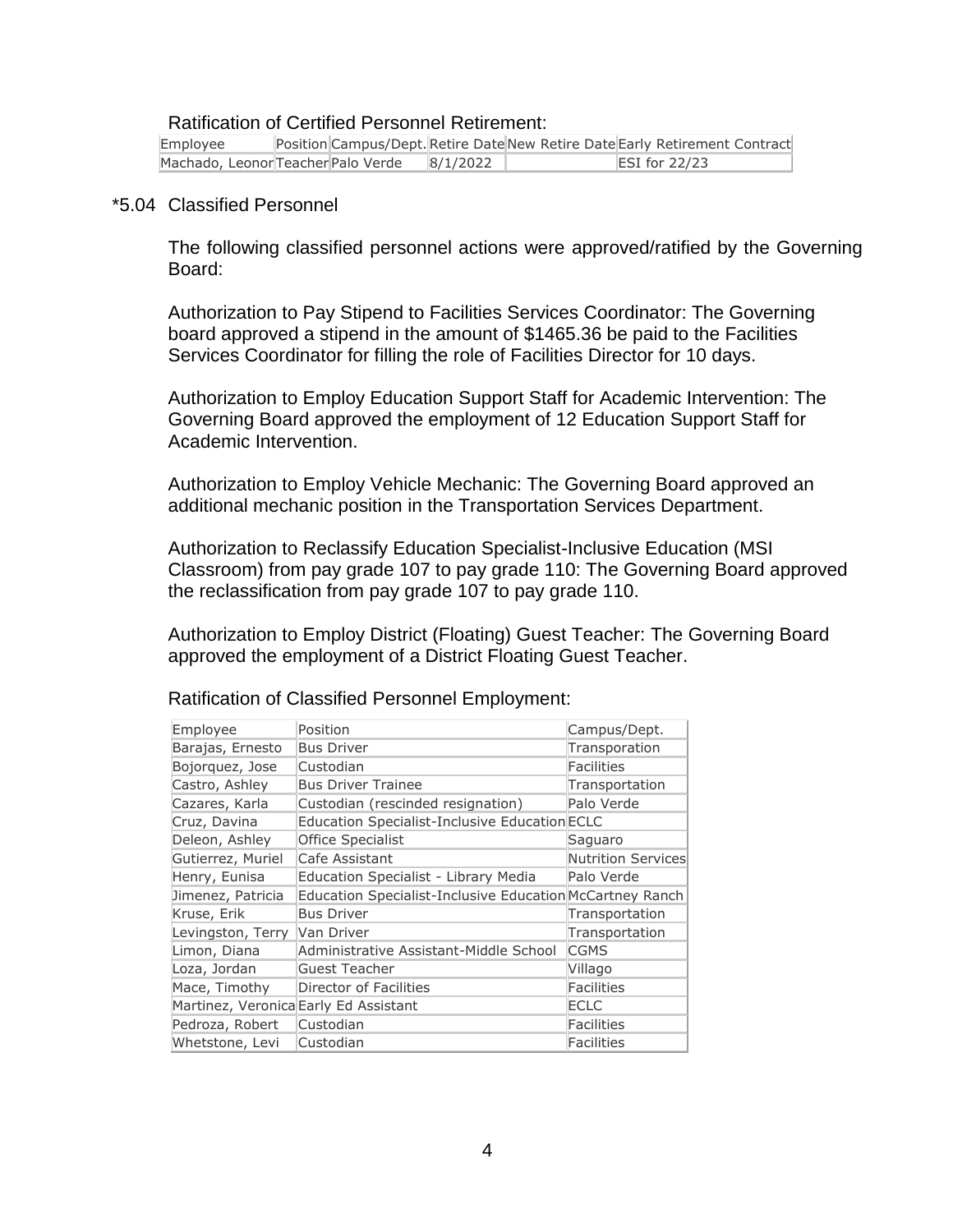| Employee                                   | Position                                                            | Campus/Dept.                  | Effective  |
|--------------------------------------------|---------------------------------------------------------------------|-------------------------------|------------|
| Alvarado, Jason                            | Delivery Driver                                                     | Nutrition Services 12/17/2021 |            |
| Carlisle, Grace                            | Office Specialist                                                   | Facilities                    | 11/18/2021 |
| Decker, Destiny                            | <b>Education Assistant</b>                                          | <b>ECLC</b>                   | 12/10/2021 |
| Fletcher, Wayne                            | <b>Bus Driver</b>                                                   | Transportation                | 11/5/2021  |
| Gomez, Alison                              | Education Specialist-Inclusive Education McCartney Ranch 12/16/2021 |                               |            |
| Henry, Eunisa                              | <b>Education Specialist-Library Media</b>                           | Palo Verde                    | 11/16/2021 |
| Humber, Ashley                             | Cafe Site Assistant Manager                                         | Palo Verde                    | 11/26/2021 |
| Lockhart, Cassandra                        | <b>Education Specialist-Inclusive Education CGMS</b>                |                               | 12/17/2021 |
| Manzanarez, Mayra                          | <b>Education Specialist-Early Childhood</b>                         | Evergreen                     | 12/17/2021 |
| Otto, Bonnie                               | Transportation Assistant/Van Driver                                 | Transportation                | 11/30/2021 |
| Pelaez, Madison                            | Day Assistant                                                       | McCartney Ranch 12/2/2021     |            |
| Pena, Sariah                               | Day Assistant                                                       | Desert Willow                 | 12/1/2021  |
| Quijada Jr., Edward                        | Cafe Assistant                                                      | Cactus                        | 12/31/2021 |
| Sebree-Carrier, Stephanie Office Assistant |                                                                     | Palo Verde                    | 11/7/2021  |
| Shelton, Melissa                           | Cafe Site Manager                                                   | Desert Willow                 | 12/17/2021 |
| Soto, Jessica                              | Education Assistant/Special Education                               | Desert Willow                 | 11/24/2021 |
| Weldin, Nita                               | Guest Teacher                                                       | <b>CGMS</b>                   | 12/17/2021 |
| Wilson, Michael                            | <b>Bus Driver</b>                                                   | Transportation                | 10/25/2021 |
| Winters, Daniel                            | Custodian                                                           | Facilities                    | 11/18/2021 |

### Ratification of Classified Personnel Resignations:

Ratification of Reclassification of Classified Personnel:

| Employee                                 | <b>New Position</b>                           | Campus/Dept.    |
|------------------------------------------|-----------------------------------------------|-----------------|
| Bailey, Scott                            | Education Specialist-Library Media Palo Verde |                 |
| Barkley, Maria                           | <b>Education Assistant-MOWR</b>               | Cottonwood      |
| Bojorquez, Ignacio                       | <b>HVAC Systems Mechanic</b>                  | Facilities      |
| Brown, Cynthia                           | <b>Bus Driver Special Needs</b>               | Transportation  |
| Garcia Munoz, Victoria Office Specialist |                                               | Palo Verde      |
| Garrison, Lynnette                       | Day Assistant                                 | McCartney Ranch |
| Ruiz Zazueta, Juan                       | Maintenance Technician                        | Facilities      |
| Storey, Christopher                      | <b>Education Assistant-SpEd</b>               | Ironwood        |

- \*5.05 The student activities report for November, 2021, had been provided to the Board prior to the meeting.
- \*5.06 The financial report for November, 2021 had been provided to the Board prior to the meeting.
- \*5.07 The vehicle inventory report for November, 2021 had been provided in the Board's information.
- \*5.08 The vehicle maintenance report for November, 2021 had been provided in the Board's information.
- \*5.09 The weekly enrollment summaries for November 10, November 17, November 24, December 1, and December 8, 2021 had been provided to Board members prior to the meeting.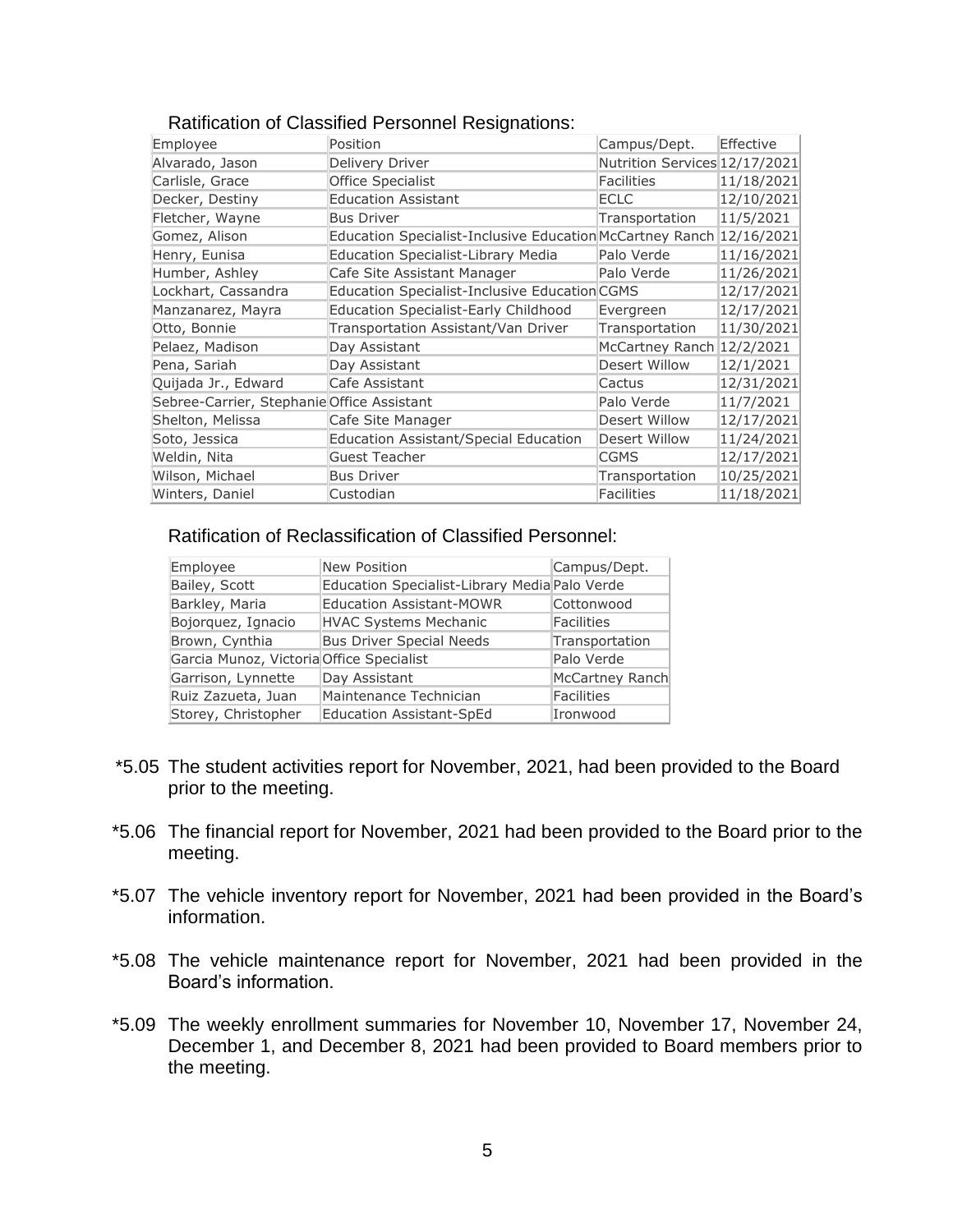- \*5.10 The vouchers presented at the meeting were approved by the Governing Board.
- \*5.11 The following donations were accepted:

# **District**

Pinal Hispanic Council donated 1,000 masks.

Cactus Middle School Mrs. Sonia Hayes had a Donors Choose project funded in the amount of \$2,940.

Cottonwood Elementary Ms. Jessica Meagher had a Donors Choose project funded in the amount of \$370.

# Desert Willow Elementary

Ms. Heather Wilson had a Donors Choose project funded in the amount of \$228.

Ms. Amber Cordova was awarded a \$2,114 grant from APS/Phoenix Suns.

Ms. Amber Cordova had a Donors Choose project funded in the amount of \$273.

Ms. Sierra Orlandi had a Donors Choose project funded in the amount of \$213.

Mrs. Jessica Renteria had a Donors Choose project funded in the amount of \$174.

Ms. Renee Duckworth had a Donors Choose project funded in the amount of \$181.

Ms. Amber Cordova had a Donors Choose project funded in the amount of \$418.

Ms. Katie O'Connor had a Donors Choose project funded in the amount of \$585.

Mrs. Rachel Adams had a Donors Choose project funded in the amount of \$322.

Ms. Wanda Rosales had a Donors Choose project funded in the amount of \$415.

Ms. Heather Wilson had a Donors Choose project funded in the amount of \$286.

Ms. Renee Duckworth had a Donors Choose project funded in the amount of \$713.

Ms. Alysia Delcid had a Donors Choose project funded in the amount of \$409.

McCartney Ranch Elementary

Ms. Dianna Avalos had a Donors Choose project funded in the amount of \$1,956.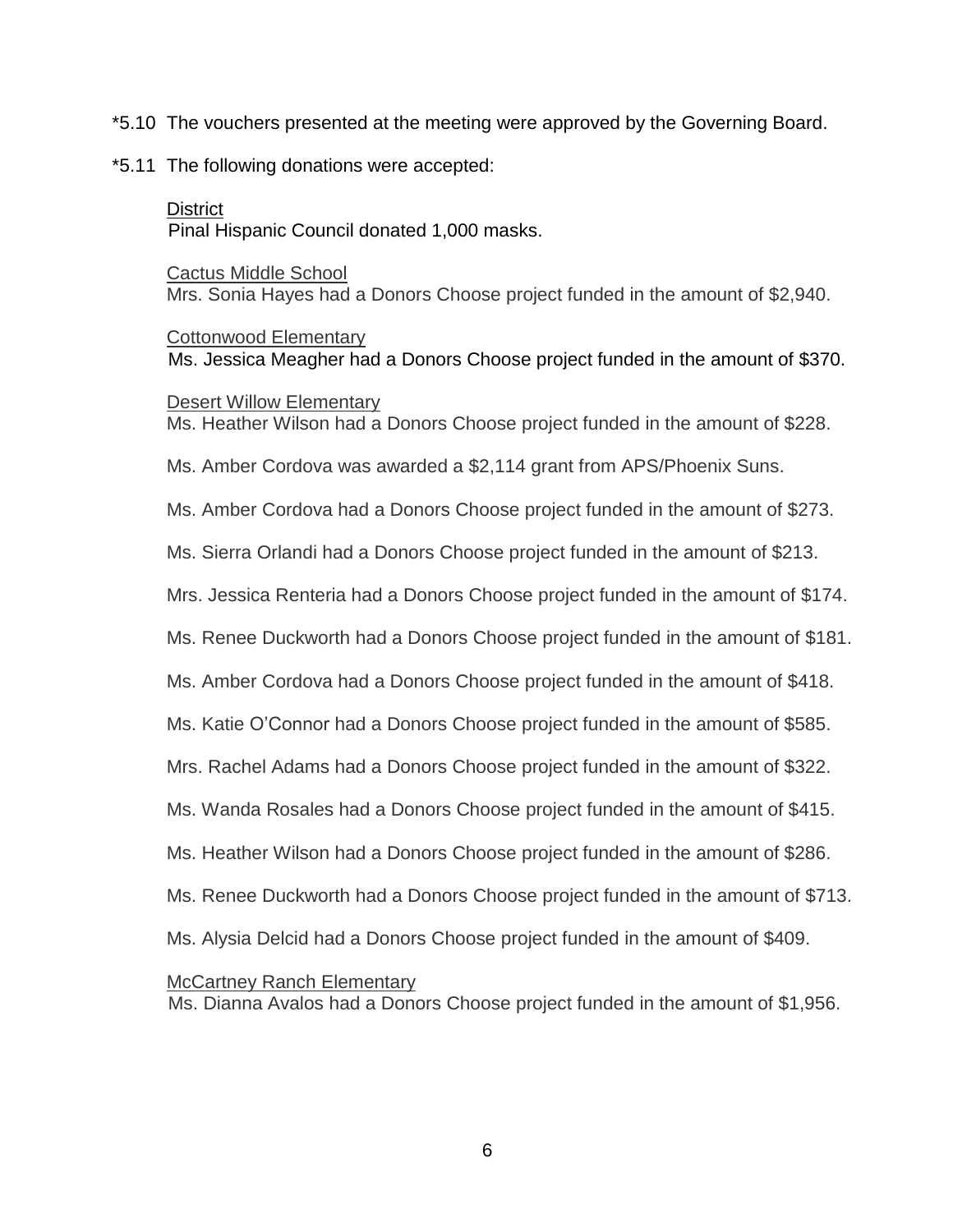Mesquite Elementary

Fiesta Grande donated various school supplies.

Mrs. Peggy Lewis had a Donors Choose project funded in the amount of \$2,856.

Palo Verde Elementary

Mrs. Donna Jackson, 4<sup>th</sup> grade teacher, donated 100 books for the school Gingerbread Drive Through event.

APS donated \$1,000 for the purchase of books for the Drive Thru Gingerbread Family Night.

- \*5.12 First Reading, Revision of Policy BDF-Advisory Committees: As this was a first reading, no action was required by the Governing Board.
- \*5.13 First Reading, Revision of Policy BEDD-Rules of Order: As this was a first reading, no action was required by the Governing Board.
- \*5.14 First Reading, Revision of Policy BEDH-Public Participation at Board Meetings: As this was a first reading, no action was required by the Governing Board.
- \*5.15 First Reading, Revision of Policy BIB-Board Member Development Opportunities, Revision of Regulation BIB-R: As this was a first reading, no action was required by the Governing Board.
- \*5.16 First Reading, Revision of Policy DIE-Audits/Financial Monitoring: As this was a first reading, no action was required by the Governing Board.
- \*5.17 First Reading, Revision of Policy DJ-Purchasing (Purchasing Ethics Policy): As this was a first reading, no action was required by the Governing Board.
- \*5.18 First Reading, Revision of Policy EEAEA-Bus Driver Requirements, Training, and Responsibilities: As this was a first reading, no action was required by the Governing Board.
- \*5.19 Revision of Regulation GBGB-R-Open Enrollment: Revisions to Regulations do not require Governing Board approval. This was presented for information only.
- \*5.20 First Reading, Revision of Policy GCB-Professional Staff Contracts and Compensation: As this was a first reading, no action was required by the Governing Board.
- \*5.21 First Reading, Revision of Policy GCF-Professional Staff Hiring: As this was a first reading, no action was required by the Governing Board.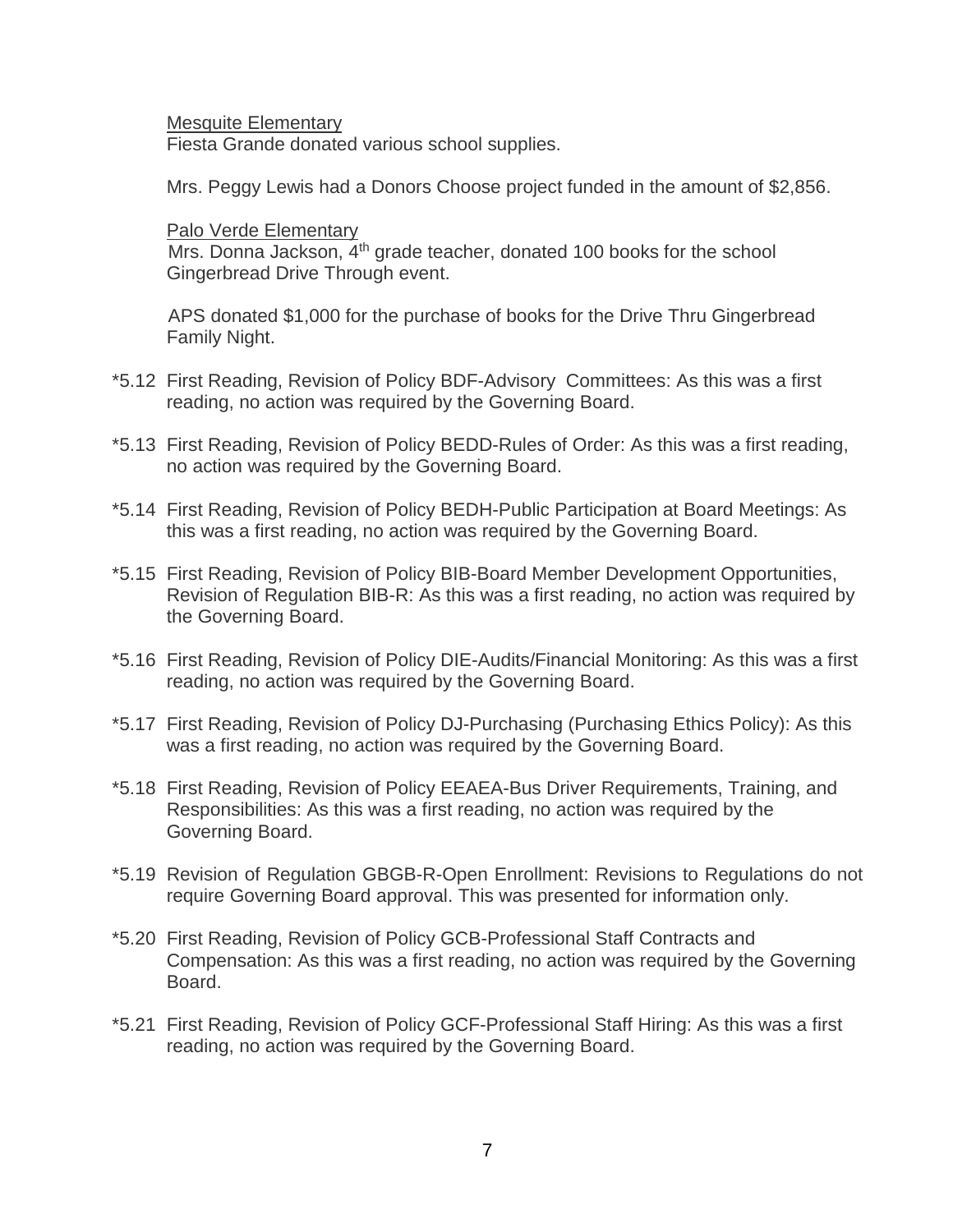- \*5.22 First Reading, Revision of Policy GCH-Professional/Support Staff Orientation and Training: As this was a first reading, no action was required by the Governing Board.
- \*5.23 First Reading, Revision of Policy GDB-Support Staff Contracts and Compensation: As this was a first reading, no action was required by the Governing Board.
- \*5.24 First Reading, Revision of Policy GDF-Support Staff Hiring: As this was a first reading, no action was required by the Governing Board.
- \*5.25 First Reading, Revision of Policy IC-School Year: As this was a first reading, no action was required by the Governing Board.
- \*5.26 First Reading, Revision of Policy IHA-Basic Instructional Program, Revision of Exhibit IHA-E: As this was a first reading, no action was required by the Governing Board.
- \*5.27 First Reading, Revision of Policy IHAMB-Family Life Education, Revision of Regulation IHAMB-R: As this was a first reading, no action was required by the Governing Board.
- \*5.28 First Reading, Revision of Policy IJ-Instructional Resources and Materials: As this was a first reading, no action was required by the Governing Board.
- \*5.29 First Reading, Revision of Policy IJJ-Textbook/Supplementary Materials Selection and Adoption: As this was a first reading, no action was required by the Governing Board.
- \*5.30 Revision of Regulation IKE-RB-Promotion and Retention of Students: Revisions to Regulations do not require Governing Board approval. This was presented for information only.
- \*5.31 First Reading, Revision of Policy JFAA-Admission of Resident Students, Revision of Exhibits JFAA-EA & JFAA-EB; Revision of Policy JFAB-Tuition/Admission of Nonresident Students, Revision of Exhibits JFAB-EA & JFAB-EB: As this was a first reading, no action was required by the Governing Board.
- \*5.32 First Reading, Revision of Policy JK-Student Discipline; Revision of Policy JKD-Student Suspension; Revision of Policy JKE-Student Expulsion: As this was a first reading, no action was required by the Governing Board.
- \*5.33 Revision of Exhibit JLCB-E-Immunization of Students: Revisions to Exhibits do not require Governing Board approval. This was presented for information only.
- \*5.34 First Reading, Revision of Policy JLF-Reporting Child Abuse/Child Protection: As this was a first reading, no action was required by the Governing Board.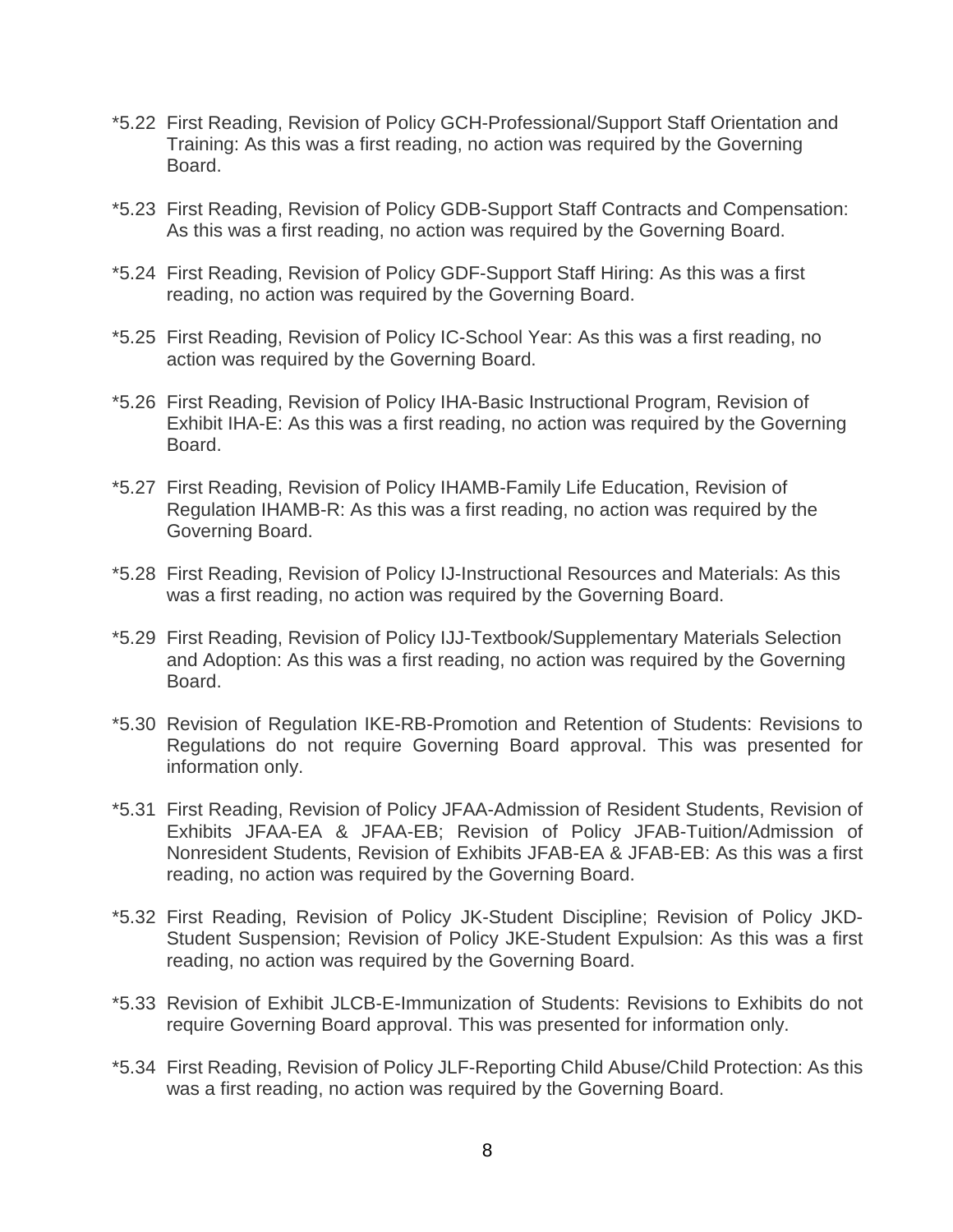- \*5.35 First Reading, Revision of Policy KB-Parental Involvement in Education: As this was a first reading, no action was required by the Governing Board.
- \*5.36 Approval of LETRS (Voyager Sopris) as Primary Method of Training for Dyslexia Training Designees and Literacy Endorsement Requirements: The Governing Board approved LETRS (Voyager Sopris) as primary method of training for Dyslexia Training Designees and Literacy Endorsement Requirements.
- \*5.37 Award IFB for Mesquite Weatherization: The Governing Board authorized the award of IFB #201-1121 for the weatherization of Mesquite Elementary School to Five Oliver, LLC in the amount not to exceed \$221,400, which includes all applicable costs, contingent on receiving SFB funding for its portion of the project.
- \*5.38 Award IFB for Cactus Weatherization: The Governing Board authorized the award of IFB #202-1121 for the weatherization of Cactus Middle School to Five Oliver, LLC in the amount not to exceed \$369,572, which includes all applicable costs, contingent on receiving SFB funding for its portion of the project.
- \*5.39 Authorization to Purchase Special Needs Buses: The Governing Board approved the purchase of special needs buses from RWC Group based on their Mohave cooperative contract as proposed.
- \*5.40 Authorization of Sole Source Procurement Bonfire Interactive LTD: The Governing Board authorized Bonfire Interactive LTD's proprietary eProcurement software as a sole source as recommended.
- \*5.41 Statement of Assurance: Teacher Evaluation System Status, 2022-23: The Governing Board certified that the District's teacher evaluation system is in compliance with A.R.S. §15-537 and that monies have, and will continue to be, expended solely for teacher compensation, as specified in A.R.S. §15-952, Paragraph C.
- \*5.42 Foreign Trade Zone Designation Letters of Support: The Governing Board approved the letters of support for the designation of a Foreign Trade Subzone for Chang Chun and LCY Electronic Materials Inc.
- 6.01 Mrs. Lisa Bradshaw, Director of Digital Learning & Strategy, presented an update of her department. Mrs. Bradshaw highlighted the overall use of technology in the classrooms. The week of December 6-10, was the "Hour of Code". Several schools were visited and students were eager to share what they have achieved. Mrs. Bradshaw acknowledged that this has all been made possible by the district-wide device investment and individual school investments.
- 7.01 The next regular meeting, will be held on Tuesday, January 11, 2022, at 6:00 p.m.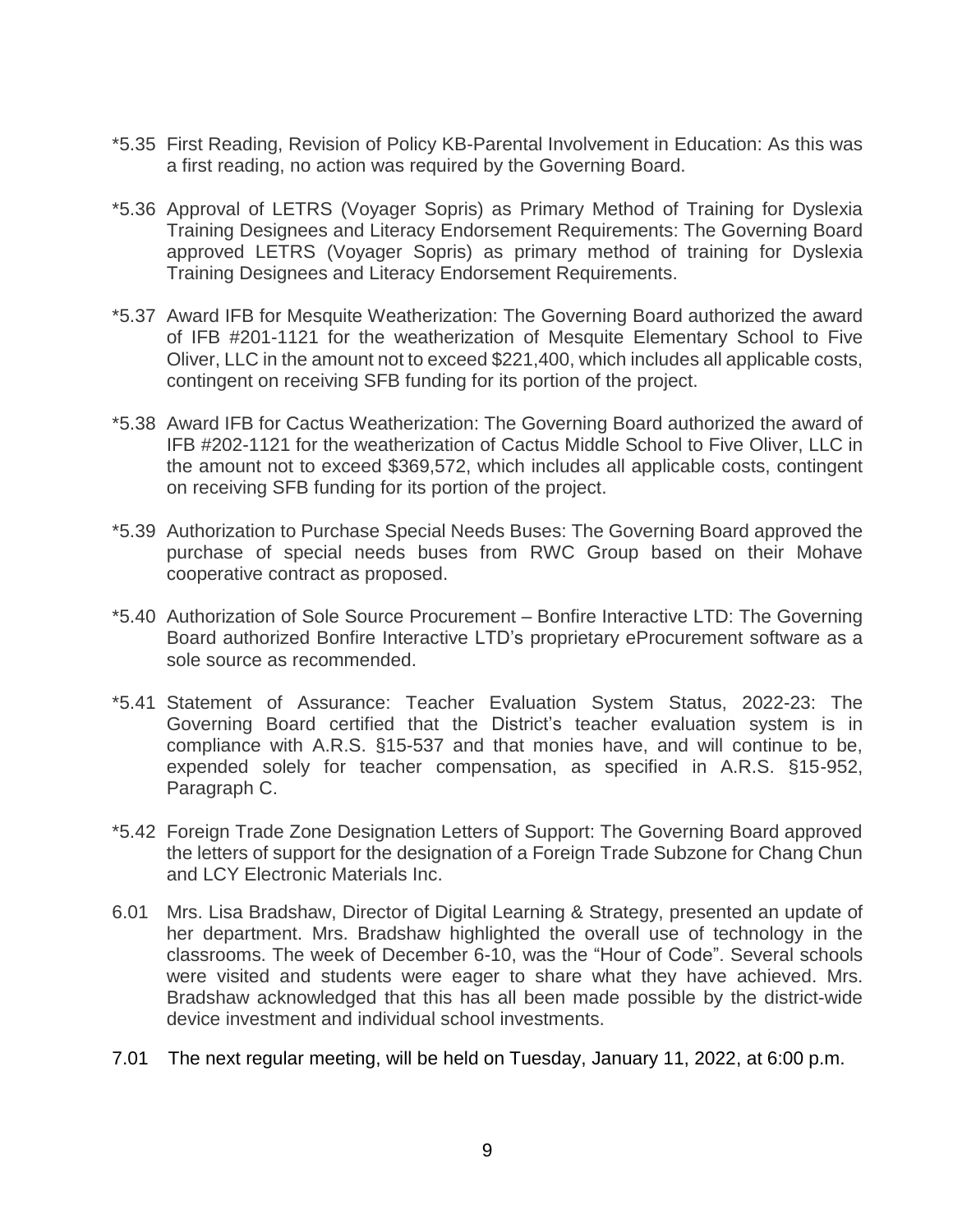# 8.01 Superintendent's Report

Dr. Gonzales reminded everyone that this is the anniversary of the Sandy Hook shooting and spoke about the recent shooting in Michigan. She gave her appreciation to the community involvement and asked for the community to become involved in safety conversations.

The need for substitutes and the overall staff shortage was addressed.

School Spelling Bees were celebrated.

It was noted that the district wants to be partners with families and our community as teachers of our children, but acknowledged that parents and families are childrens' first teachers.

Parents are sending sick kids to school which causes difficulty for both students and school staff. Front office staff and leaders are being berated by screaming parents which is unacceptable.

We have students dealing with trauma and subsequent SEL needs due to COVID, some of which was initially unexpected, such as current kinder students.

There is a radical playbook being shared with the public trying to incite issues at board meetings and with schools.

Dr. Gonzales announced that she will be resigning from her position as Superintendent at the end of this contract year.

# 9. **Executive Session:**

9.01 Motion to Adjourn to Executive Session Pursuant to A.R.S. 38-431.03.A(1) to conduct Superintendent JoEtta Gonzales' annual evaluation.

Mr. Stabley moved that:

"The Board adjourn to Executive Session pursuant to A.R.S. §38-431.03."

Mrs. Sisson seconded the motion. Board members voted as follows and the motion passed:

| <b>Board member</b>  | In Favor | <b>Against</b> |
|----------------------|----------|----------------|
| Tom Ramsdell         |          |                |
| Gilberto Mendez      |          |                |
| Adelphia Sisson      |          |                |
| Jerry Stabley        |          |                |
| <b>Blanca Varela</b> |          |                |